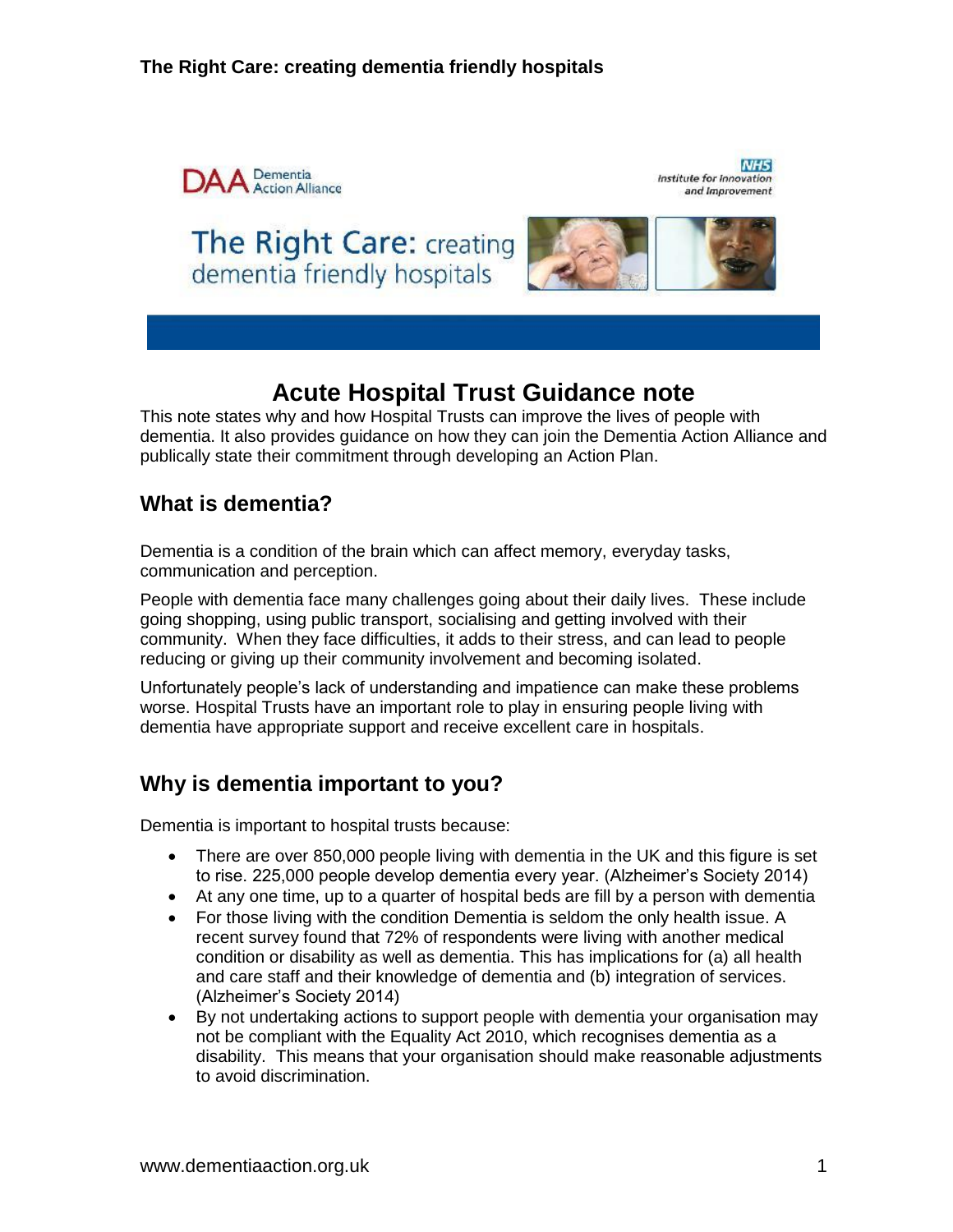# **A Call to Action – Right Care: creating dementia friendly hospitals**

People with dementia and their families continue to receive highly variable quality of care which results in increase length of stay, increased readmissions and increased falls adding £265 million in unnecessary costs to acute trusts in England.

In 2012, the Dementia Action Alliance, in partnership with the NHS Institute for Innovation and Improvement, launched a Call to Action for the improvement of care for people with dementia in acute hospitals.

The ambition is for every acute trust in England to commit to becoming dementia friendly and to be undertaking actions to improve the quality of care for people with dementia and their carers.

Clinical, academic and managerial colleagues have all told us that acute trusts should focus on improving five key areas:

- The environment in which care is given
- The knowledge, skills and attitudes of the workforce
- The ability to identify and assess cognitive impairment
- The ability to support people with dementia to be discharged back home
- The use of a person-centred care plan which involves families and carers

### **How can you help?**

Your hospital trust can join the Call to Action and develop a one page Action Plan outlining the action you are committing it (guidance below). It will become part of the national network of organisations from Royal Colleges and Local Authorities who have sign up to the National Dementia Declaration and are working to improve the lives of people with dementia.

## **Sign up to the National Dementia Declaration**

The National Dementia Declaration lists seven outcomes that all businesses, charities and public bodies can collectively work towards to improve the lives people with dementia and their carers. These are:

- 1. I have personal choice and control or influence over decisions about me
- 2. I know that services are designed around me and my needs
- 3. I have support that helps me live my life
- 4. I have the knowledge and know-how to get what I need
- 5. I live in an enabling and supportive environment where I feel valued and understood
- 6. I have a sense of belonging and of being a valued part of family, community and civic life
- 7. I know there is research going on which delivers a better life for me now and hope for the future

By signing up to Declaration you are publically stating that people can live well with dementia and that all of the society has a responsibility for ensuring that it happens.

To read about the history of the Declaration, visit: http://www.dementiaaction.org.uk/info/3/national dementia declaration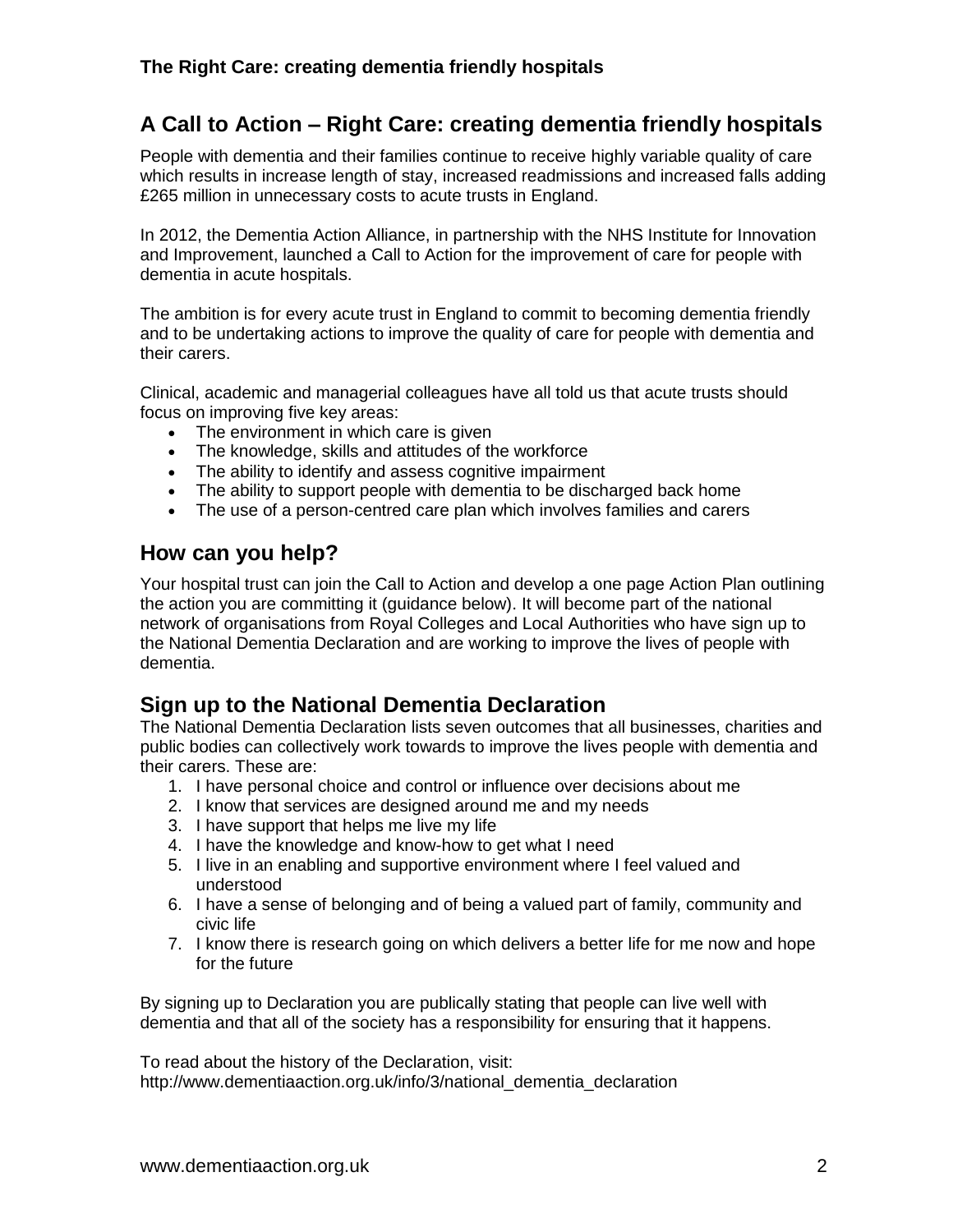### **The Right Care: creating dementia friendly hospitals**

## **Your Hospital Trust joins the Dementia Action Alliance**

Dementia is everyone's responsibility. By joining your local Dementia Action Alliance you can have regular contact with likeminded organisations that are undertaking similar actions to improve the lives of people living with dementia and can work collectively to build dementia friendly hospitals and communities.

To join your local Dementia Action Alliance contact the Dementia Action Alliance Secretariat on [dementiaactionalliance@alzheimers.org.uk](mailto:dementiaactionalliance@alzheimers.org.uk) and they will put you in contact with staff organising local Dementia Action Alliances in your area.

## **Draft an Action Plan**

The section overleaf provides guidance on and suggested content for each question and simple actions you may wish to commit to improve the lives of people living with dementia.

Email this to Dementia Action Alliance Secretariat on: [dementiaactionalliance@alzheimers.org.uk](mailto:dementiaactionalliance@alzheimers.org.uk) and we will either pass it back with comments or upload it onto the Dementia Action Alliance website.

To view other members Action Plans visit: http://www.dementiaaction.org.uk/info/1/participating\_organisations

## **Join to the Call to Action Network**

To make a personal, as opposed to organisational, commitment to improving care for people with Dementia sign up here:

<http://www.institute.nhs.uk/personalcommitment>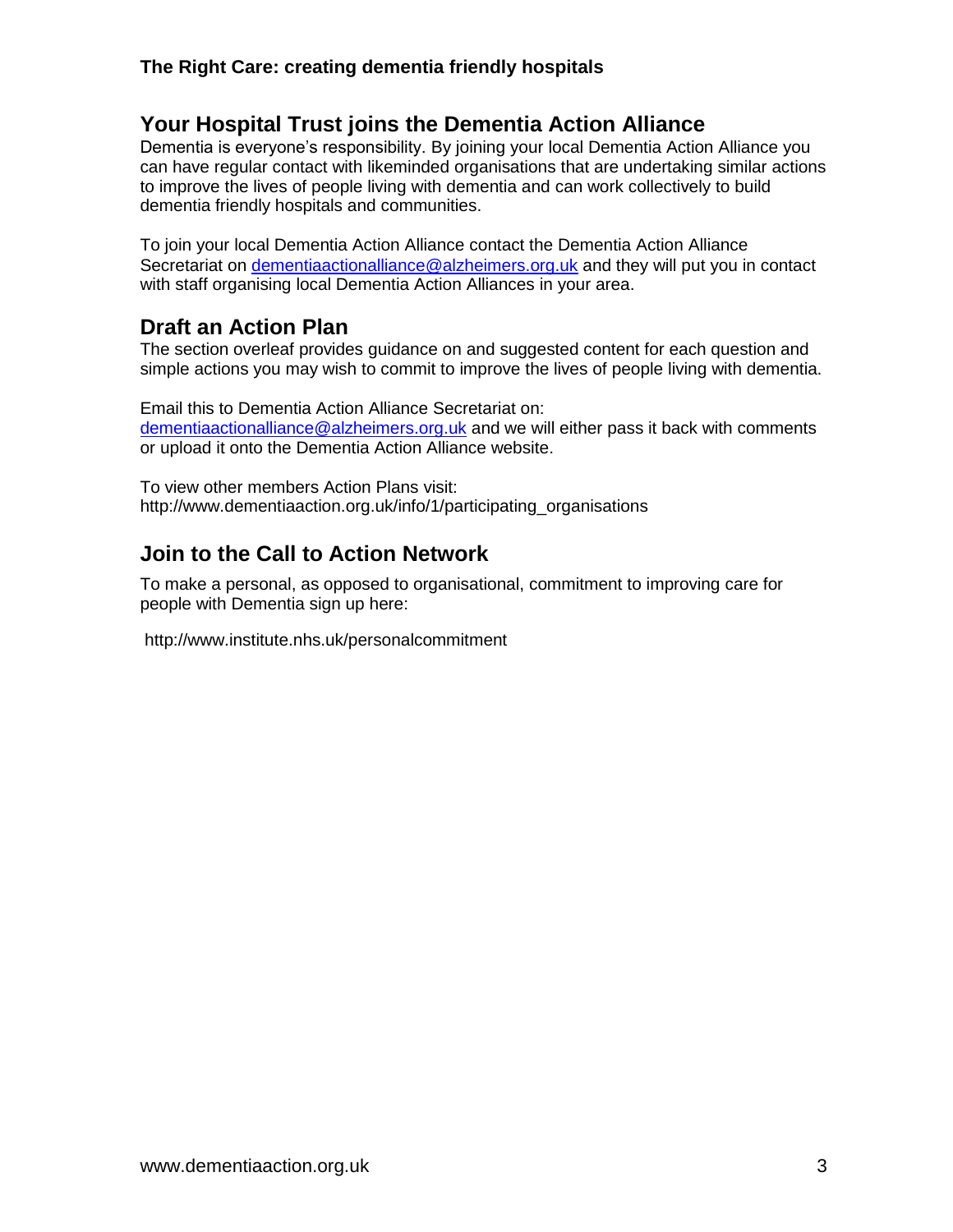## **Question template**

- **1. The National Dementia Declaration lists seven outcomes that the DAA are seeking to achieve for people with dementia and their carers. How would you describe your organisation's role in delivering better outcomes for people with dementia and their carers?** For example other hospital trusts have stated:
	- *Work closely with local NHS and Council, in the delivery of local action plans intended to meet the objectives within the Dementia Strategy.*
	- *A local multi-agency Dementia Strategy Steering Group is responsible for delivering the objective related to acute hospital care. Areas for development form part of a three year work plan detailing how the experiences of patients will be improved in hospital.*
	- *Developed a Dementia Care Action Committee which has created an action plan.*
	- *Ensure staff are appropriately trained in dementia care to enable an informed and effective workforce.*
	- *Develop an explicit care pathway for the management and care of people with dementia.*
	- *Improve the quality of patient care.*
	- *Improve the end of life care for patients with dementia.*
	- *Patients diagnosed will receive written and verbal information about their condition, treatment and the support options in their local area.*
	- *Ensure that patients with suspected or known dementia have access to a liaison service that specialises in the diagnosis and management of dementia and older people"s mental health.*
	- *Positive about providing integrated healthcare services.*
	- *Continually improve our services and our patient, service user and carer experience, as well as reducing the stigma associated with mental illness and learning disability.*
	- *Developing a tertiary service in collaboration with an independent partner to provide services for patients with Working Age dementia.*
	- *Committed to research and are actively collaborating with others.*

#### **2. What are the challenges to delivering these outcomes from the perspective of your organisation?** For example other hospital trusts have stated:

- *Infection control, patient activity and volume*
- *Encouraging others to prioritise implementation of the local Dementia Strategy as well as the Department of Health"s strategy.*
- *Ensuring dementia is a key local priority.*
- *Ensuring patient profiles are completed.*
- *Addressing nutritional issues for patients in the most acceptable way for catering and dietetic services.*
- *Improving services and meeting the increasing demand.*
- *Competing priorities – internally and externally.*
- *Delivering on all the NDS objectives whilst prioritising the 4 key areas of Early Diagnosis, Acute care, Home care and Care Homes.*
- *Disparity of expectations from stakeholders.*
- *Keeping the profile high in an atmosphere of uncertainty and transition.*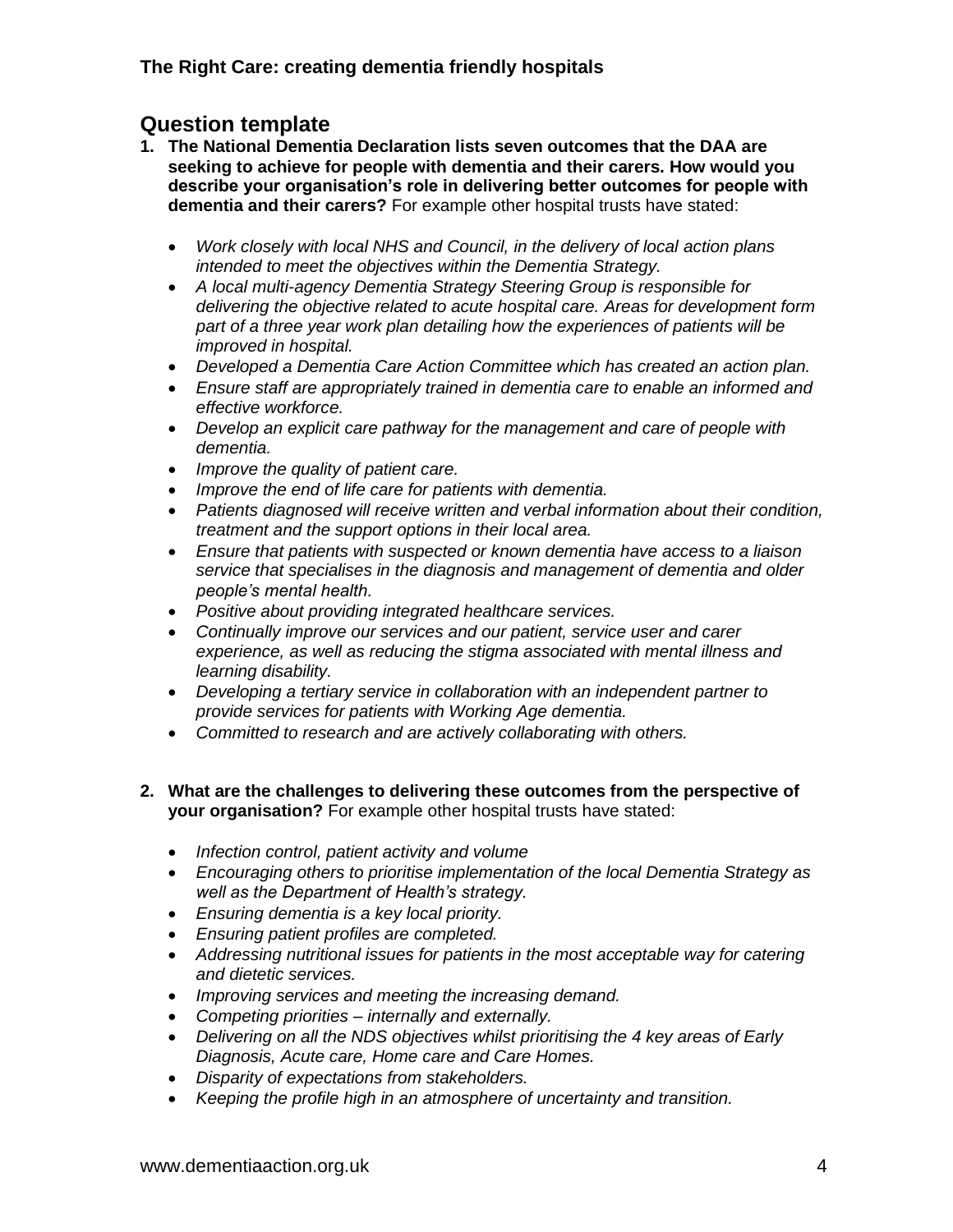### **The Right Care: creating dementia friendly hospitals**

- *Continue to work collaboratively with local GPs and other health team members on early diagnosis, the reduction in use of anti-psychotic drugs.*
- *Ensuring that the care of people with dementia becomes more people-centred, including a greater focus on person centred care plans.*
- *Ensure that people receive care meeting essential safety & quality standards.*
- *Improving the commissioning of services for people with dementia.*
- *Encourage and support localities to prioritise implementation of the National Dementia Strategy.*
- *In a difficult economic climate we need to clearly make the case for action on dementia to achieve better outcomes in a cost effective way.*
- **3. What are your plans as an organisation to respond to these challenges?** For example other hospital trusts have stated:

### **The environment in which care is given:**

 *Improve the physical environment within the Hospital including pictorial signage. Introduce activity and memory boxes.*

#### **The knowledge, skills and attitudes of the workforce:**

- *Training needs analysis for all staff that engage with patients with dementia*
- *Develop anti-delirium guidelines.*
- *Development of a policy for use of anti-psychotic drugs.*
- *Inform staff about mental illness and mental health promotion.*

### **The ability to identify and assess cognitive impairment:**

- *Promote early diagnosis of dementia by developing pathways for dementia/delirium care.*
- *To develop improved assessment processes and care planning involving the person with dementia, their relatives/carers.*
- *Introduce guidelines on the completion of the mini mental test on patients admitted over the age of 75.*

#### **The ability to support people with dementia to be discharged back home:**

- *To continue to work closely with voluntary services within the hospital and other local voluntary bodies.*
- *Promote safe and early discharge with improved personal and community support.*
- *Develop information for clinical areas regarding services available in the community.*
- *Treated in mainstream services if they have mild/moderate mental health difficulties.*
- *Treated by specialist services if they have more complex/severe mental health needs.*
- *People remain in their homes supported with community care for as long as possible.*
- *Have access to alternative accommodation when they can not remain at home.*
- *Ensure that people are not inappropriately admitted and are supported to return home as quickly as possible.*
- *Work with Commissioners to influence the development of services in line with the recommendations of the National Dementia Strategy*